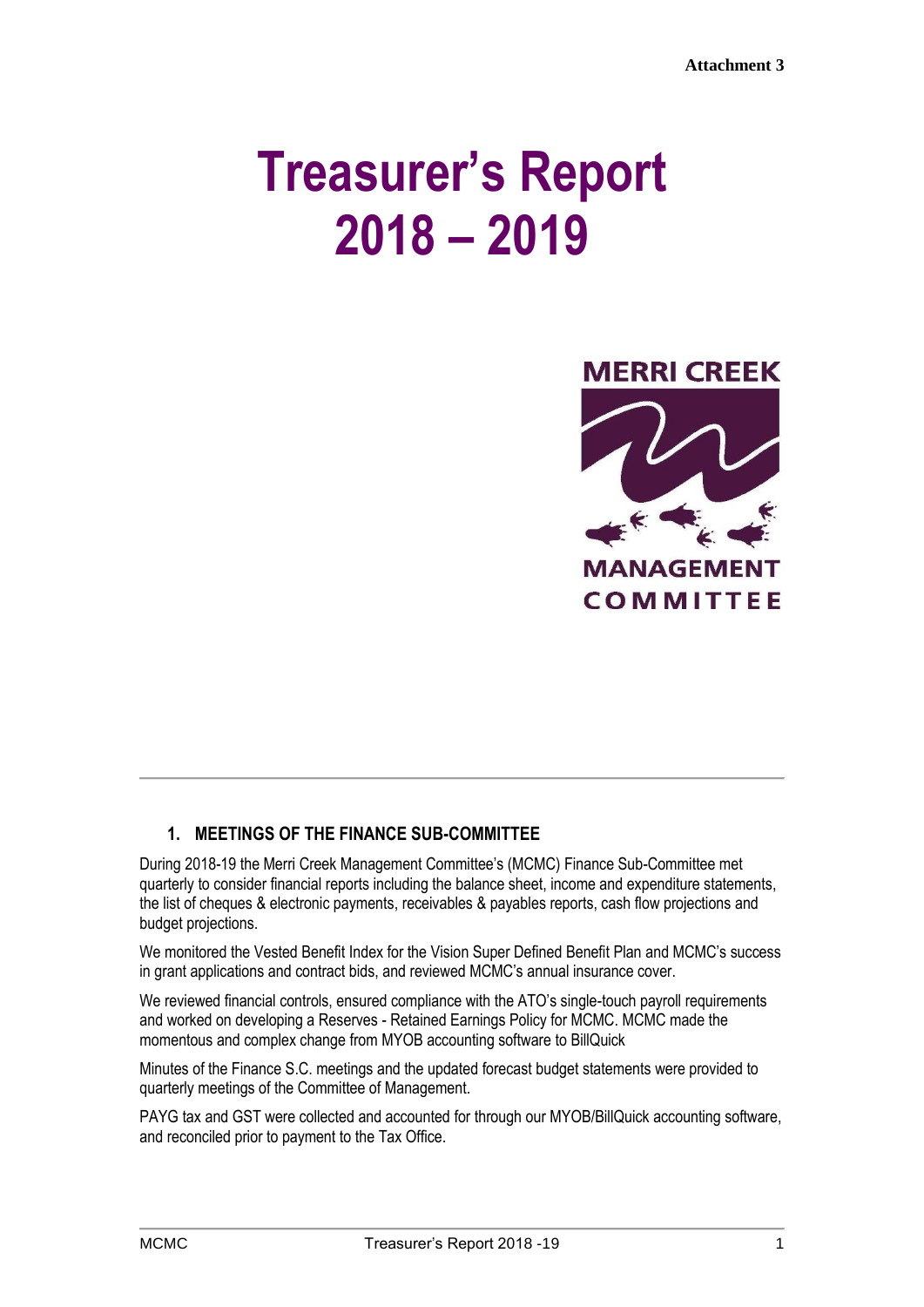# **2. INCOME**

MCMC's total income for the year of \$1,420,164 was slightly higher than in 2017-18, representing a modest 3% increase in income after CPI adjustment.

It was pleasing to see donations to the Merri Creek Environment Fund (MCEF) of just over \$20,000, \$4,000 more than the previous year. Most donations were made through the MCEF Annual Appeal and through regular work-place giving via [Good2Give.](https://good2give.ngo/) My thanks to the hard-working volunteer members of the MCEF sub-committee and to MCMC support staff.

Recurrent funding from member municipalities through Service Agreements & MOUs provided the biggest single proportion of MCMC's operating income at 47%, the same as last year.

Grants from Melbourne Water, state government programs and philanthropic sources provided 19% of our operating income, again the same as last year. The grants category includes \$113,871 in grants received by community groups, mostly Friends of Merri Creek. These projects were delivered by MCMC, together with volunteer input. MCMC provided significant professional assistance to the groups in preparing the grant applications.

During the year, a massive 24 grant applications were submitted (compared to 7 in the previous year); 18 of these were successful, a very creditable 75% success rate.

Contracts provided a very similar percentage of income compared to last year (32% vs 33%).

By value, 47% of the contract income was from contracts with member Councils (last year 53%); most were for ecological restoration. Non-Council clients provided 53% of MCMC's contract work (last year 45%) and included ecological restoration projects for MetroTrains, APA Group and a private land holder on Merri Creek. Delivery of Waterwatch training was provided under contract to Melbourne Polytechnic and Moonee Valley Council, and small fee-for-service events were provided for local libraries.

Thirteen contract bids were made with 9 being successful, a 69% success rate.

Overall, 34% of MCMC's income came from non-Council sources, the same as last year. This represents a commendable effort by MCMC staff in sourcing additional funding and extending MCMC's the range of projects and activities during the year.

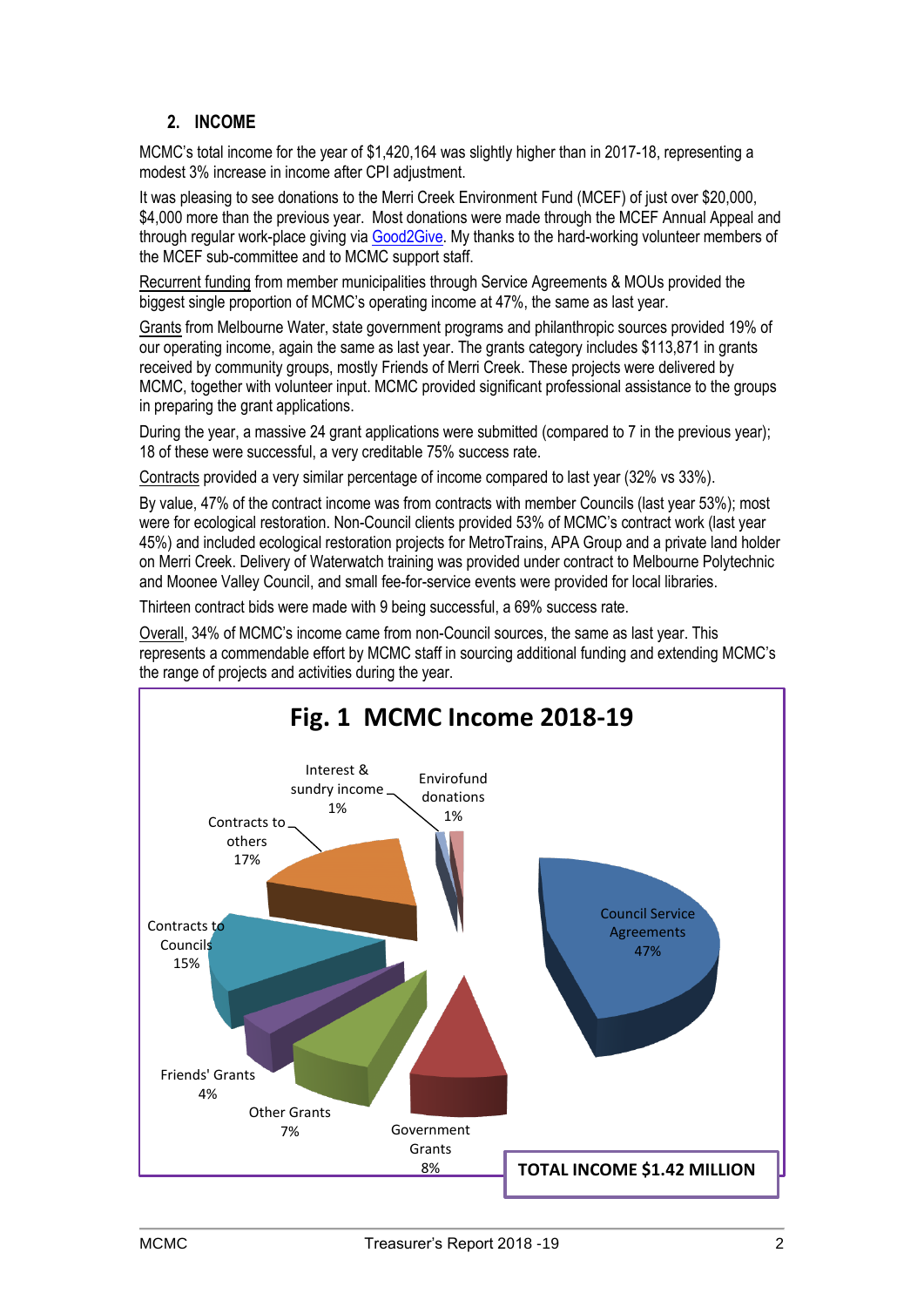## **3. COST CENTRE INCOME – GRANTS & PARTNERSHIP CONTRIBUTION**

#### **Ecological Restoration Program**

A third of the Ecological Restoration Program's income came through ongoing funding agreements with four of our member Councils: Darebin, Hume, Moreland and Yarra. MCMC leveraged significant additional funds from grants that brought ecological benefits and provided community involvement in ecological restoration.

**In total, for each \$1.00 received through member-Councils' recurrent funding (total \$305,241), MCMC's Ecological Restoration Program raised an additional \$0.58 from grants (a total of \$178,090).** This includes grants received by Friends of Merri Creek and the Collingwood Children's Farm for projects which were designed by MCMC and which MCMC had a significant role in delivering.

Almost half of the Ecological Restoration Program's income came from commercial contracts with a range of organisations. These included member Councils (primarily Moreland and Darebin), external agencies such as MetroTrains, private corporations (APA Group) and private landholders. Of the contract income, 47% was from Councils.

The total income for the Ecological Restoration Program of \$925,756 was 1.4% higher than the previous year (CPI adjusted).

#### **Catchment Program**

A little over half of the Catchment Program's income came through ongoing funding agreements with four of our member Councils: Darebin, Moreland, Whittlesea and Yarra. MCMC leveraged significant additional grants and external partnership funding to provide citizen science and community education/engagement opportunities.

**In total, for each \$1.00 contributed by member-Councils (total \$112,452) MCMC's Catchment Program raised an additional \$0.81 from grants and external partnership agreements (a total of \$91,086).** This includes grants received by the Friends of Merri Creek and local schools for projects that MCMC had a major role in designing and delivering. It also includes a partnership agreement with Melbourne Water.

Around 3% of the year's income was from contracts. These included delivery of Waterwatch training to education providers and a non-member Council (Moonee Valley), and delivery of engagement events held at local libraries.

The total income for the Catchment Program of \$209,991 was 6.2% higher than the previous year (CPI adiusted).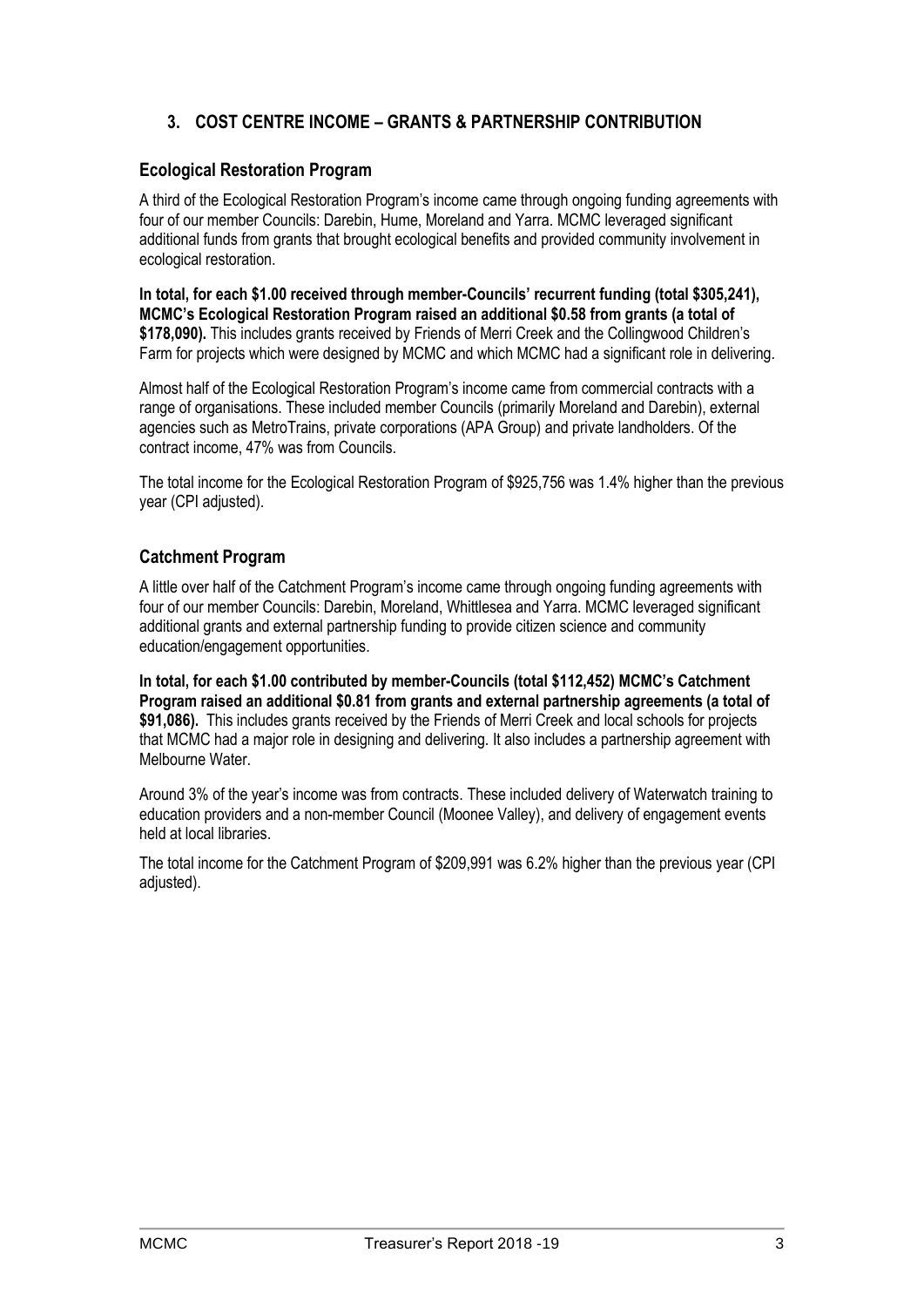## **4. EXPENSES**

MCMC's total expenditure for the year was \$1,353,948. This was \$40,000 more than last year and was in line with the small increase in the CPI adjusted income and the modest increase in delivery tied to the income.

Figure 2 (below) shows the breakdown of our major areas of expenditure.

As in previous years, by far the largest expense area was salaries and salary on-costs (including leave provisions). These represented 86% of MCMC's total expenses, the same as the previous year. Salary and leave provisions were consistent with MCMC's Enterprise Bargaining Agreement. The 2018-19 salary increase awarded to staff was a modest 1.8% p.a.

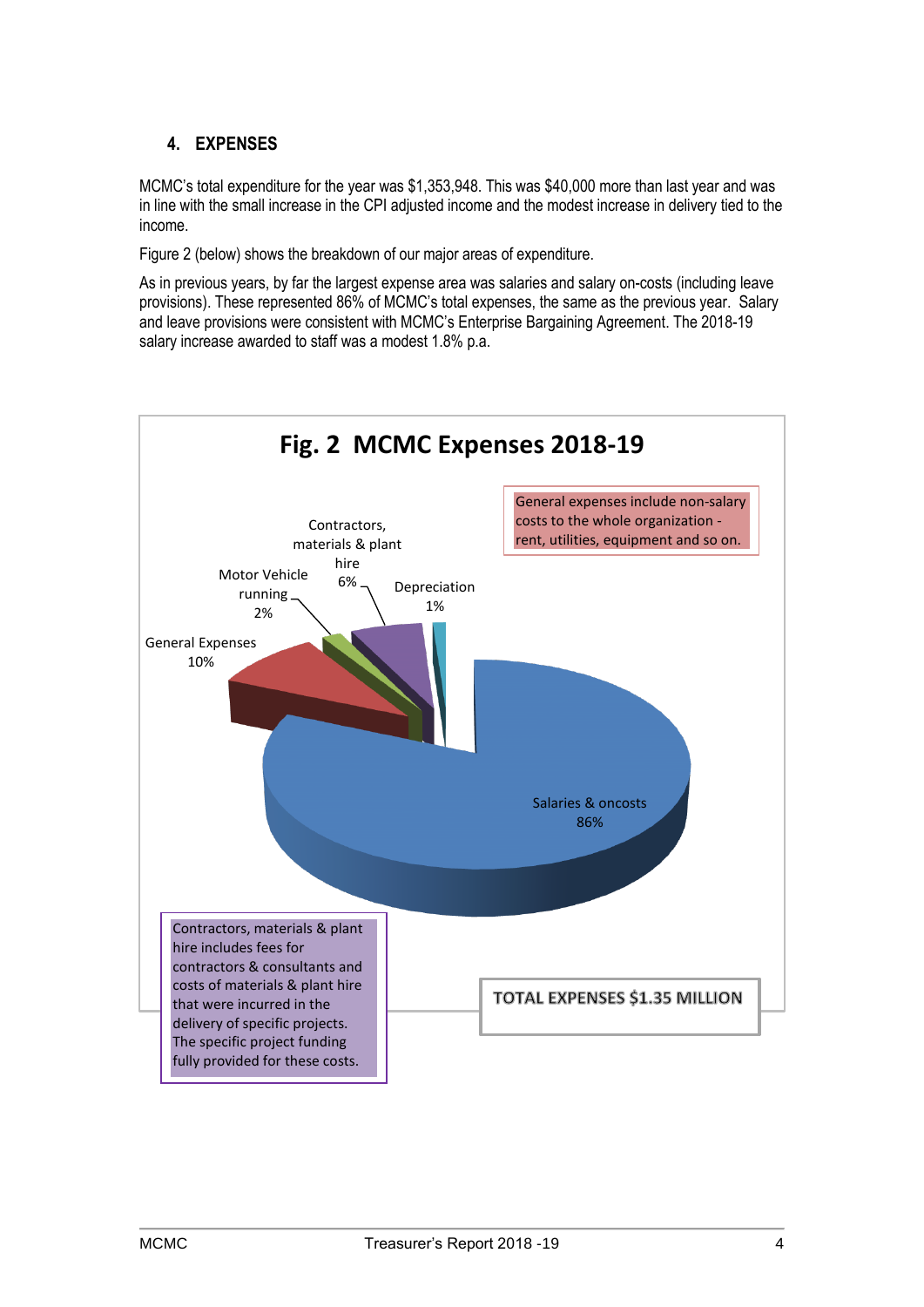#### **5. COST CENTRE EXPENDITURE**

Figure 3 illustrates relative expenditure across each of MCMC's cost centres. As in previous years, the Ecological Restoration Program generated the largest proportion of MCMC's expenditure, reflecting the proportion of income which was allocated to this Program. The relative percentages were very similar to the previous year with a slight relative increase in admin costs. This reflects the increased level of IT support required.